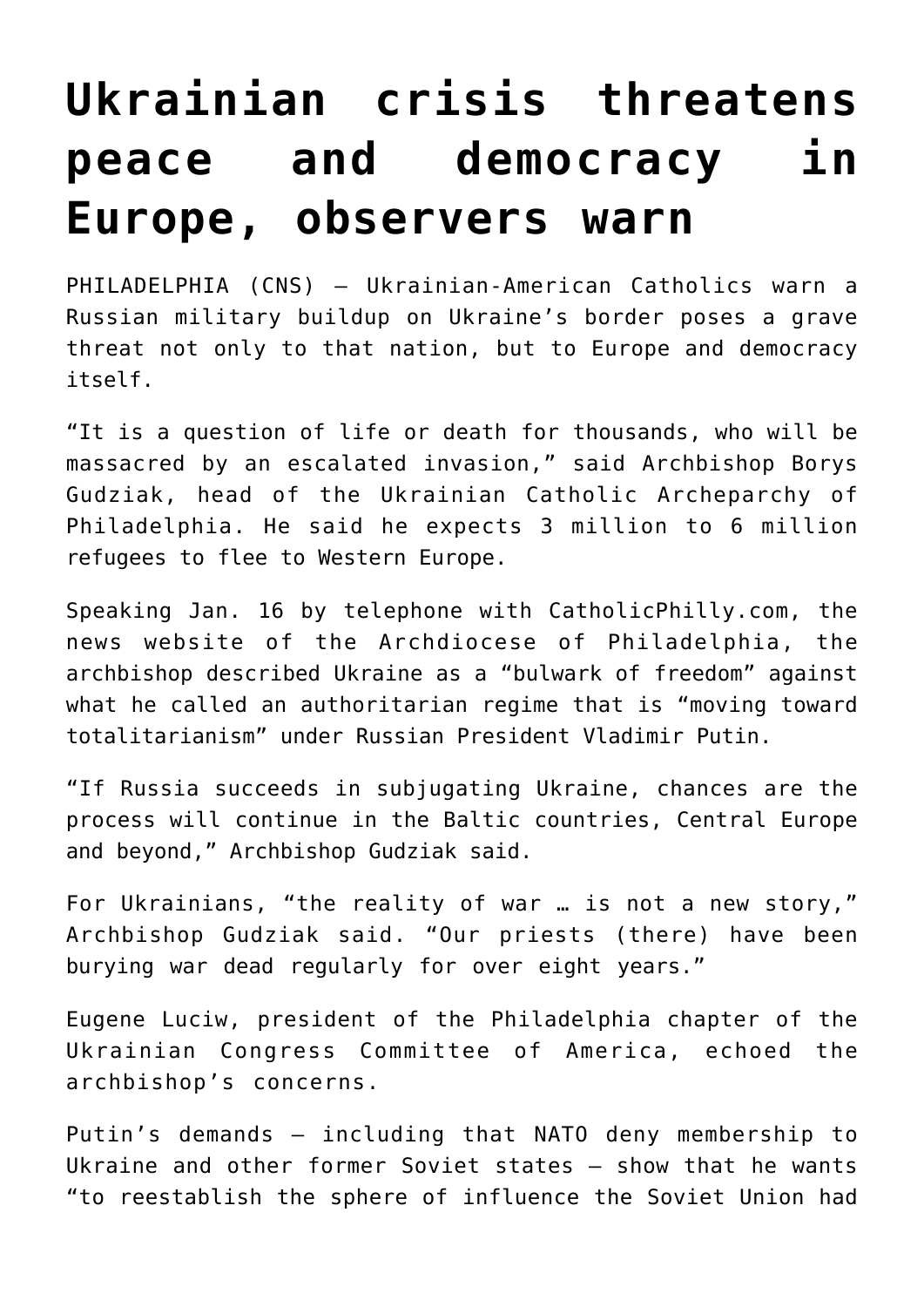(by bringing) back the rest of Eastern Europe," said Luciw, a member of Presentation of Our Lord Ukrainian Catholic Church in Lansdale, Pennsylvania.

In 2014, Russia annexed Ukraine's Crimean Peninsula, with Russian-backed separatists proclaiming "people's republics" in the eastern regions of Donetsk and Luhansk. The move came 23 years after Ukraine gained independence following the collapse of the Soviet Union, of which it had been a part.

Clashes, shelling and sniper attacks have become common in eastern Ukraine since the incursion. The United Nations reported nearly 1.5 million internally displaced people in the country in 2021, with more than 3,350 civilian deaths and more than 7,000 civilian injuries between April 2014 and March 2020.

In recent months, about 100,000 Russian troops have amassed at Ukraine's border, with as many as 175,000 poised for a military operation in the coming weeks, according to U.S. intelligence officials.

A Jan. 14 cybersecurity attack, regarded by observers of the region as a prelude to military action, crippled approximately 70 Ukrainian government websites with an onscreen message warning users to "be afraid and expect the worst."

The breach, which occurred hours after diplomatic talks between Moscow and Western allies stalled, showed signs of Russian involvement, said Kyiv's state security service.

The online assaults are far from unprecedented, Archbishop Gudziak said.

"The energy grid, businesses and political institutions have been subjected to malware and cyber warfare," he explained. "And all this because Ukraine wants to be free, and Ukrainians insist on their self-determination."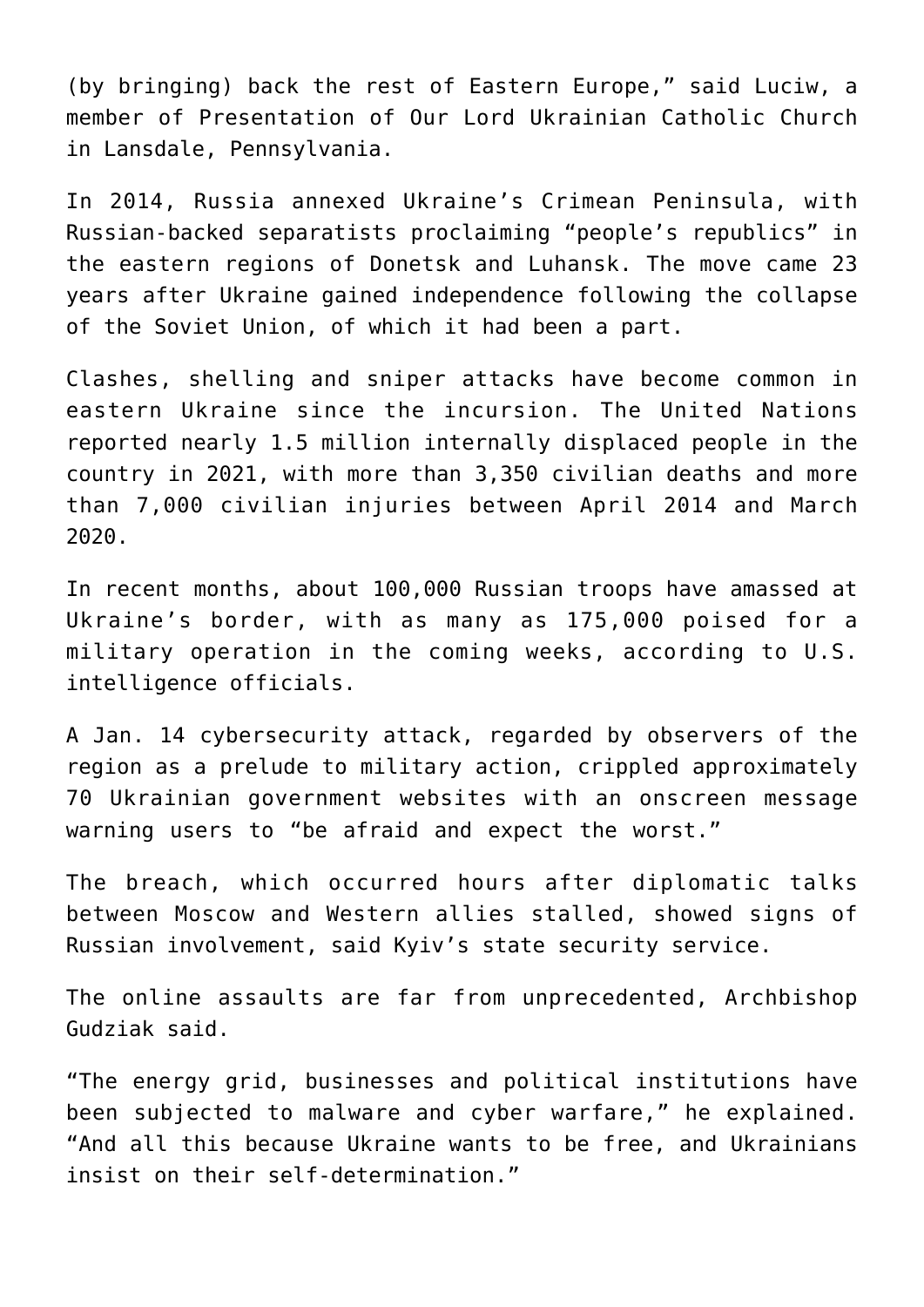Although "the reality of war has become part of the fabric of life," he said, "the prospect of escalation into war is leading people into a kind of deeper anxiety."

The U.S. provinces of the Sisters of the Order of St. Basil the Great released a statement that expressed "great concern" for the safety of 165 members of the order's Ukrainian-based Holy Trinity province.

"We are equally concerned for a number of other religious communities in Ukraine," the congregation said.

Leaders of Manor College, a Catholic institution in Jenkintown, Pennsylvania, released a similar statement.

"The mounting Russian forces on Ukraine's border have the community throughout Manor College very concerned for the safety and well-being of families and individuals in Ukraine as well as the peoples of all of Eastern Europe," Jonathan Peri, president, said in the statement.

Economic and political sanctions against Russia are not necessarily sufficient to deter "what appears to be an imminent, large-scale invasion of Ukraine," Peri wrote. "Although we see the wisdom in responsive transactional diplomacy, it is imperative that the United States stand firm in communicating and enforcing its resolve to protect the sovereignty and integrity of Ukraine."

Former college trustee Leonard Mazur told CatholicPhilly.com his family members in Western Ukraine feel as if they are "living with a comet about to collide with (them)."

Archbishop Gudziak described the logic behind Russian aggression as "quite simple."

"Ukraine is one of the democratic success stories after the fall of communism. And a democratic Ukraine with a free press, a growing economy, vibrant ecumenical relations, a political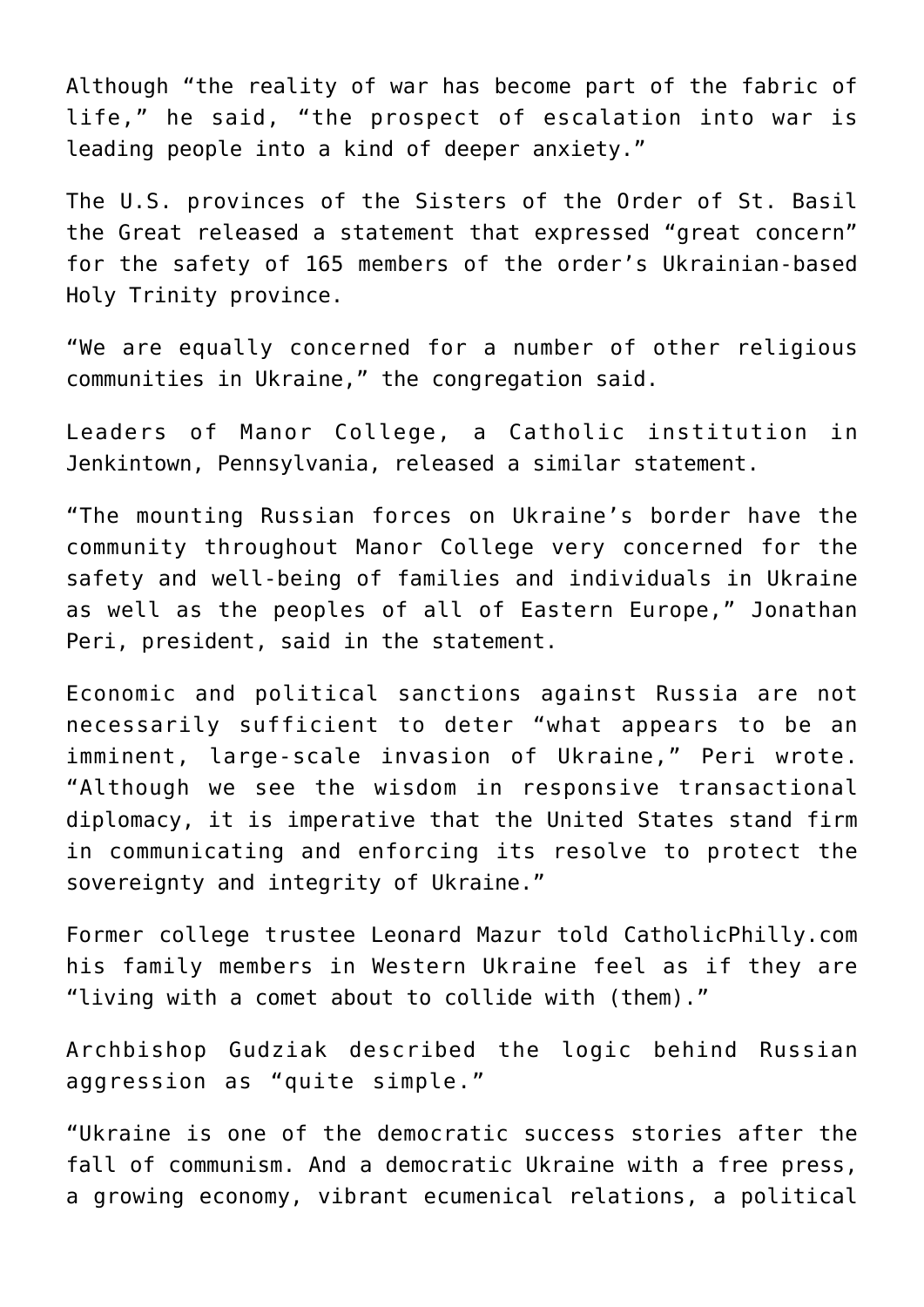system that is modified by the vote of its citizens, and which is found on the borders of Russia, is a great threat to the system that President Putin has set up," he said.

As "a witness to the freedom that Putin has crushed in Russia," the archbishop said, Ukraine offers a visible alternative to a system that, "while not classical communism," nonetheless "rejects basic Christian anthropology" and "the teaching of who is a human being."

"Our faith, our Church teaching, the holy Scriptures, which are the basis of Western democracy, have inculcated in us a deep awareness of the fact that we are children of God," he said.

That dignity "cannot become a function of some goal," he continued. "You can't kill millions of people leading humanity to some kind of utopian future, as the communist system has promised."

Paradoxically, said Archbishop Gudziak, the "colonialist, imperialist plan" of Putin is being endorsed by the Russian Orthodox Church, with which Mikhail Gorbachev restored relations in 1988 while he was general secretary of the Soviet Union's Communist Party.

Putin himself professes to be devoutly Orthodox, but Archbishop Gudziak said the alliance between the Moscow Patriarchate and the Russian state is essentially "a fight for grandeur and a fight for territory" based on a nostalgic desire for "past imperial glory," both "political and ecclesiastical."

Archbishop Gudziak also said the Russian people themselves are "being fed a fable" that Western nations seek to humiliate Russia, which in turn must "flex (its) muscle" and "recover what it has lost," with Ukraine being "goal No. 1."

The propaganda is also designed to "sow doubt in the minds and